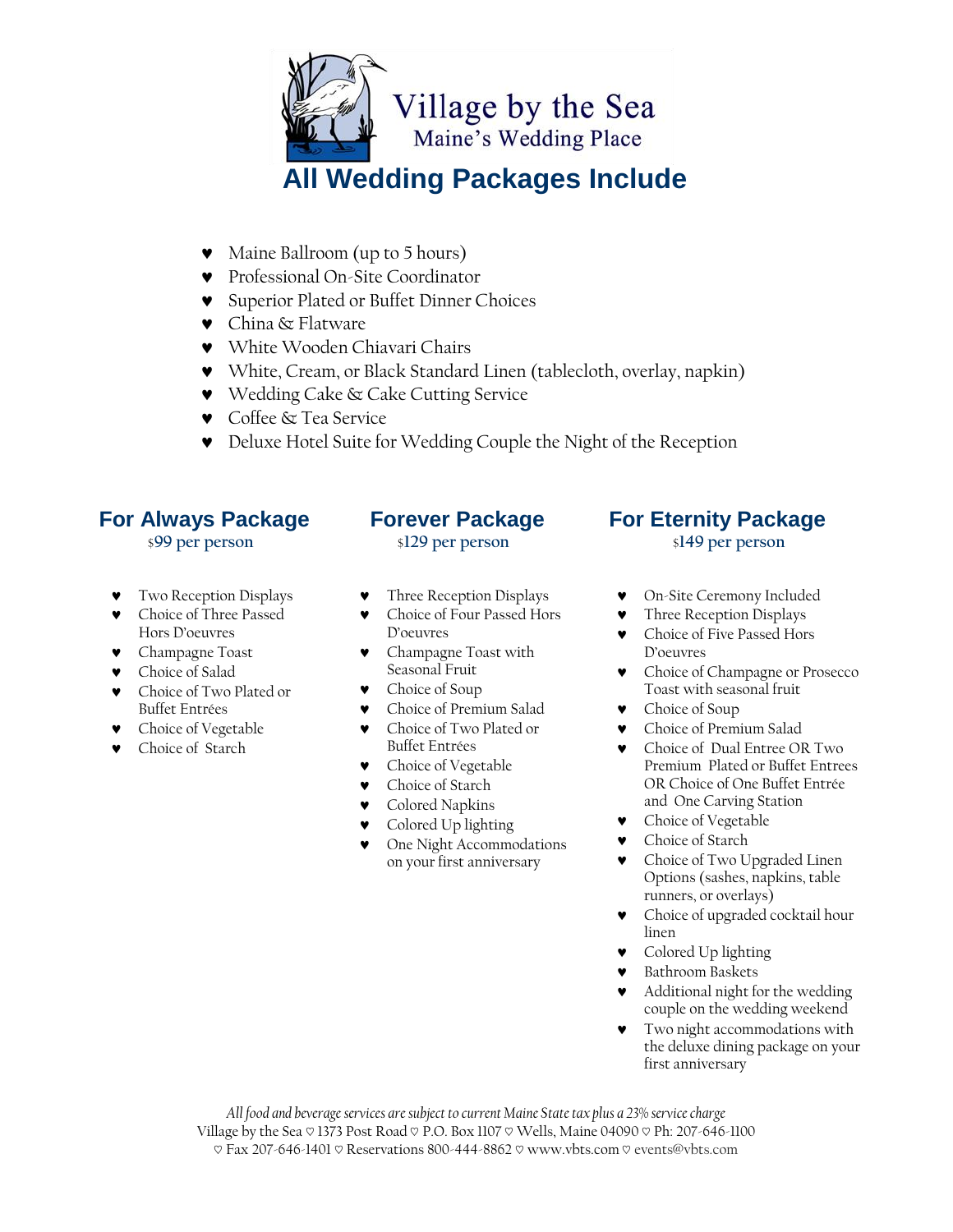## **For Always Package**

**\$99 per person**

#### *Reception Displays*

Imported & Domestic Cheese with Fresh Fruit Seasonal Crudité with Roasted Vegetable Hummus

### *Passed Hors D'oeuvres (please select three)*

#### *Cold*

- Vegetarian Summer Rolls, Basil, Mint, Hoisin Ginger Sauce
- Mozzarella, Cucumber, Tomato, Pesto Skewers
- Roasted Asparagus, Blue Cheese, Prosciutto
- Pesto Cream Cheese, Sun-Dried Tomato Tartelette

#### *Hot*

- Crispy Crab Cakes, Lemon Aioli
- Bake Brie Puffs with Raspberry
- Spanakopita, Spinach and Feta in Phyllo
- Spinach Stuffed Mushrooms, Parmesan
- Lemongrass Beef Satay, Mustard Soy Dipping
- Coconut Chicken, Spicy Peanut Sauce
- Thai Chicken Satay, Curry Lime Dipping

## *Choice of Salad (please select one)*

Choice of Garden Salad or Classic Caesar Salad (Upgrade to Signature House salad for \$2 per person)

#### *Entrees*

*(Please select one Dual Entrée OR two plated guest choice entrees OR two buffet entrees )*  **Dual Entrée (4oz portion of two entrees on the same plate, every guest receives the same meal)** Surf & Turf (Marinated Flank Steak and Citrus Rock Shrimp)\*\* Any Beef & Any Chicken Entrée from below Any Beef & Any Fish Entrée from below Any Chicken Entrée from below & Any Fish Entrée from below

#### **Guest Choice Plated & Buffet Entrees**

Penne Pasta, Spinach, Roasted Garlic, Basil, Mama Rosa Sauce Herb Roasted Garlic and Peppered Chicken, Thyme Jus Parmesan Herb Encrusted Chicken, Lemon Caper Sauce Seared Salmon Lemon Dill Butter New England style Haddock, buttered Ritz crumbs, Lemon Beurre Blanc Hoisin Glazed Pork Tenderloin, Shitake Mushroom Sauce Rosemary and Garlic Marinated Flank Steak with Wild Mushroom Sauce

### *Choice of Vegetable(please select one)*

Herb Roasted Seasonal Vegetables Asparagus Green Bean Almondine

## *Choice of Starch (please select one)*

Roasted Garlic Whipped Potato Roasted Red Bliss Potatoes with Rosemary & Garlic Chef Special Asian Fried Rice Wild Rice Pilaf

*All food and beverage services are subject to current Maine State tax plus a 23% service charge* Village by the Sea  $\heartsuit$  1373 Post Road  $\heartsuit$  P.O. Box 1107  $\heartsuit$  Wells, Maine 04090  $\heartsuit$  Ph: 207-646-1100 ♡ Fax 207-646-1401 ♡ Reservations 800-444-8862 ♡ www.vbts.com ♡ events@vbts.com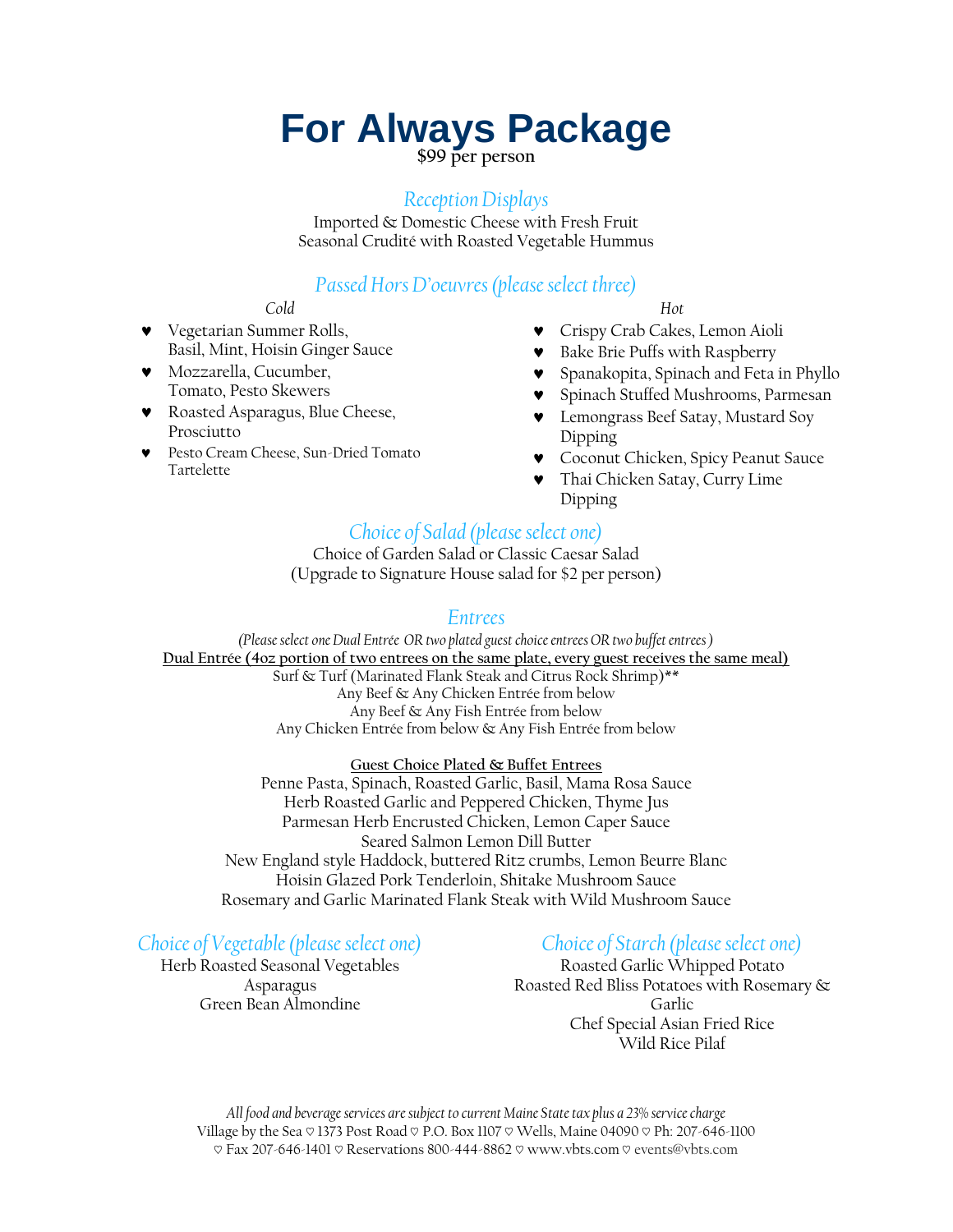## **Forever Package**

**\$129 per person**

#### *Reception Displays*

Imported & Domestic Cheese with Fresh Fruit Seasonal Crudité with Roasted Vegetable Hummus Spinach & Artichoke Dip with Pita Chips

### *Passed Hors D'oeuvres (please select four)*

#### *Cold*

- Mini Buffalo Mozzarella, Cherry Tomato, and Pesto
- Fresh Vegetable Spring Rolls, Mint, Basil, Soy Chili Sauce
- Pesto Cream Cheese, Sun-Dried Tomato Tartelette
- Beef Tenderloin Wrapped Asparagus and Boursin
- Grilled Thai Pesto Shrimp or Traditional Shrimp Cocktail, Cocktail Sauce
- Spicy Tuna Roll, Wasabi Soy
- *Hot*
- Chili Lime Grilled Shrimp
- Mini Crab Cake, Lemon Aioli
- Portabella Mushroom, Spinach, Parmesan in a Crispy Phyllo Cup
- Mini Reuben, Pomaray Mustard
- **v** Tamarind Chicken Satay, Spicy Peanut Sauce
- Hibachi Beef Brochette, Ying Yang Dipping

#### *Choice of Soup (please select one)*

Creamy Roasted Tomato Basil Soup, Spiced Watermelon Chilled Gazpacho, or New England Style Haddock Chowder (served with Crostini)

### *Choice of Salad (please select one)*

Choice of Garden Salad, Classic Caesar Salad, or Signature House Salad topped with Blueberries, Feta Cheese and Blueberry Vinaigrette

#### *Entrees*

*(Please select one Dual Entrée OR two plated guest choice entrees OR two buffet entrees )*  **Dual Entrée (4oz portion of two entrees on the same plate, every guest receives the same meal)** Surf & Turf (Marinated New York Strip Steak and Citrus Rock Shrimp)\*\* Any Beef & Any Chicken Entrée from below Any Beef & Any Fish Entrée from below Any Chicken Entrée from below & Any Fish Entrée from below

#### **Guest Choice Plated & Buffet Entrees**

Marinated New York Steak, Mushroom Sauce Filet Mignon Port Wine Parmesan and Herb Encrusted Chicken Breast, Lemon Caper Atlantic Seared Salmon Lemon Dill Butter New England Style Roasted Haddock, Lemon Dill Butter Chicken Picatta

#### *Choice of Vegetable(Please select one)*

#### Herb Roasted Seasonal Vegetables Roasted Seasonal Root Vegetables with Fresh Herbs (Fall Season Only) Green Bean Almondine Balsamic Asparagus

#### *Choice of Starch (please select one)*

Three Cheese Potato Gratin Roasted Red Bliss Potatoes with Rosemary & Garlic Chef Special Seasonal Fried Rice Wild Mushroom Risotto Wild Rice Pilaf

*All food and beverage services are subject to current Maine State tax plus a 23% service charge* Village by the Sea  $\heartsuit$  1373 Post Road  $\heartsuit$  P.O. Box 1107  $\heartsuit$  Wells, Maine 04090  $\heartsuit$  Ph: 207-646-1100 ♡ Fax 207-646-1401 ♡ Reservations 800-444-8862 ♡ www.vbts.com ♡ events@vbts.com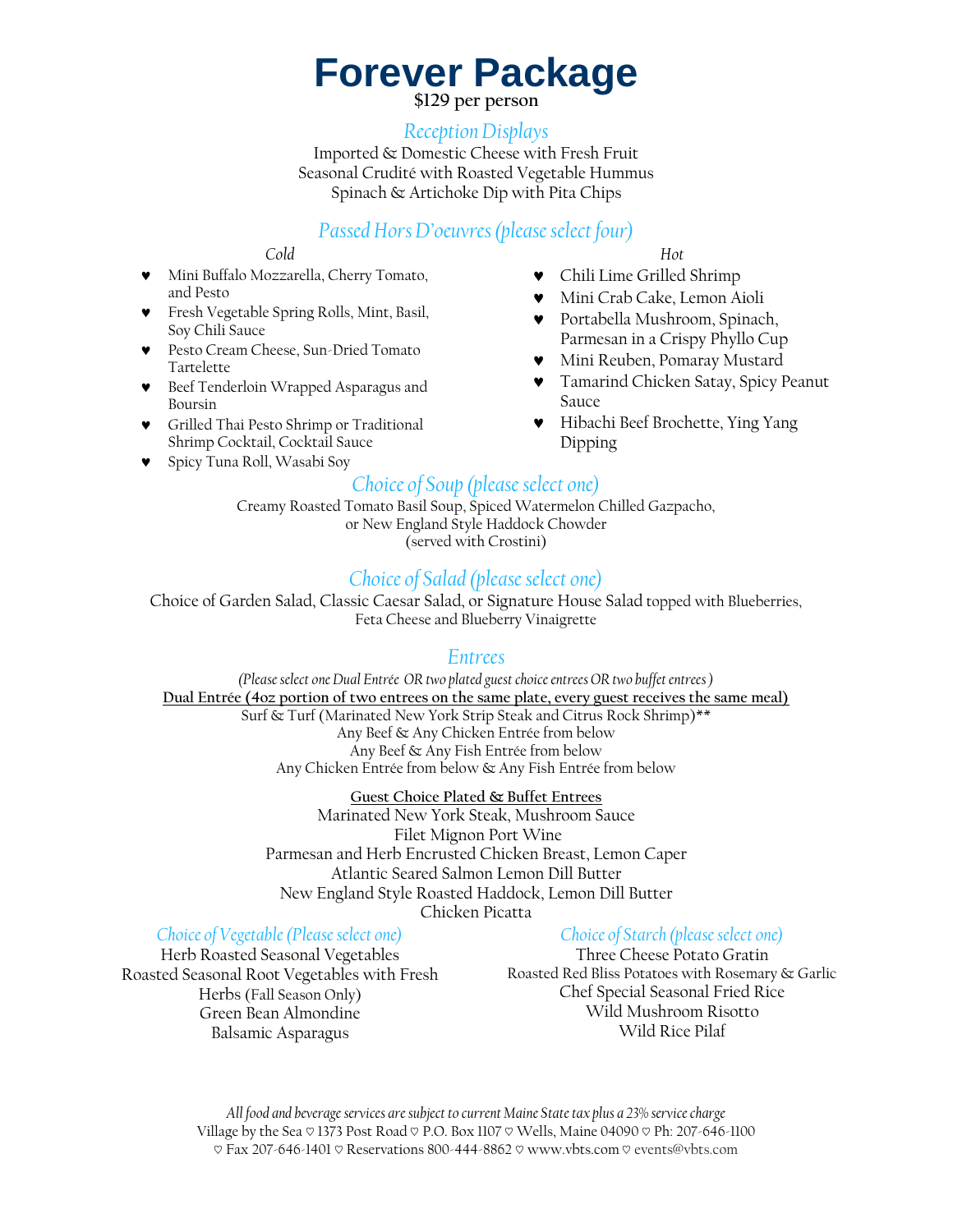# **For Eternity Package**

**\$149 per person**

#### *Reception Displays*

Seasonal Crudité with Roasted Vegetable Hummus Domestic & Imported Cheese Display, Berries, Crackers, Crostini Spinach & Artichoke Dip with Pita Chips

## *Passed Hors D'oeuvres (please select five)*

*Cold*

- Coastal Shrimp Cocktail
- Lobster Martinis
- Roasted Asparagus in Prosciutto
- Spicy Tuna Roll,
- California Roll, Wasabi Soy
- Ahi Tuna Poke Hawaiian Style in a Crispy Cup
- Vegetarian Summer Spring Roll

*Hot*

- Seared Jumbo Scallops, Mango Lime Dipping Sauce
- Lobster Bisque Shooters
- Lemongrass Chicken Dumplings
- Chicken Satay with an Asian Dipping Sauce
- Beef Wellington
- Maple Glazed Bacon Wrapped Scallops
- Gorgonzola Risotto Cake with Beef Tenderloin
- Crisp Mini Crab Cake, Citrus Aioli

## *Choice of Soup (please select one)*

New England Clam Chowder, Sherry Lobster Bisque or Spiced Watermelon Chilled Gazpacho

### *Choice of Salad (please select one)*

Choice of Garden Salad, Classic Caesar Salad, or Signature House Salad topped with Blueberries, Feta Cheese and Blueberry Vinaigrette

### *Entrees*

*(Pleaseselect one Dual Entrée OR two plated guest choice entrees OR two buffet entrees OR one buffet entrée and one carving station)* 

**Dual Entrée (4oz portion of two entrees on the same plate, every guest receives the same meal)**

Surf & Turf (Filet Mignon and Butter Braised Lobster Tail)\*\* Filet Mignon Port Wine & Any Chicken Entrée from below Filet Mignon & Any Fish Entrée from below Any Chicken Entrée from below & Any Fish Entrée from below

#### **Guest Choice Plated & Buffet Entrees**

Roasted Chicken Breast Serrano Ham, Mushroom Ragout 1.25lb Lobster (price subject to change based on market price) – not available on buffet Marinated New York Steak, Mushroom Sauce Filet Mignon Port Wine – not available on buffet Parmesan and Herb Encrusted Chicken Breast, Lemon Caper Sauce Atlantic Seared Salmon topped with Citrus Rock Shrimp New England Style Roasted Haddock, Buerre Blanc Chicken Picatta in a Lemon White Wine Sauce with Capers garnished with Fresh Tomato Tapenade Penne Pasta, Spinach, Roasted Garlic, Basil, Mama Rosa Sauce Herb Roasted Garlic and Peppered Chicken, Thyme Jus Parmesan Herb Encrusted Chicken, Lemon Caper Sauce Seared Salmon Lemon Dill Butter New England Style Haddock, Buttered Ritz Crumbs, Lemon Buerre Blanc Hoisin Glazed Pork Tenderloin, Shitake Mushroom Sauce Rose Mary Garlic Marinated Beef Tenderloin Tips au Jus with Wild Mushroom Sauce